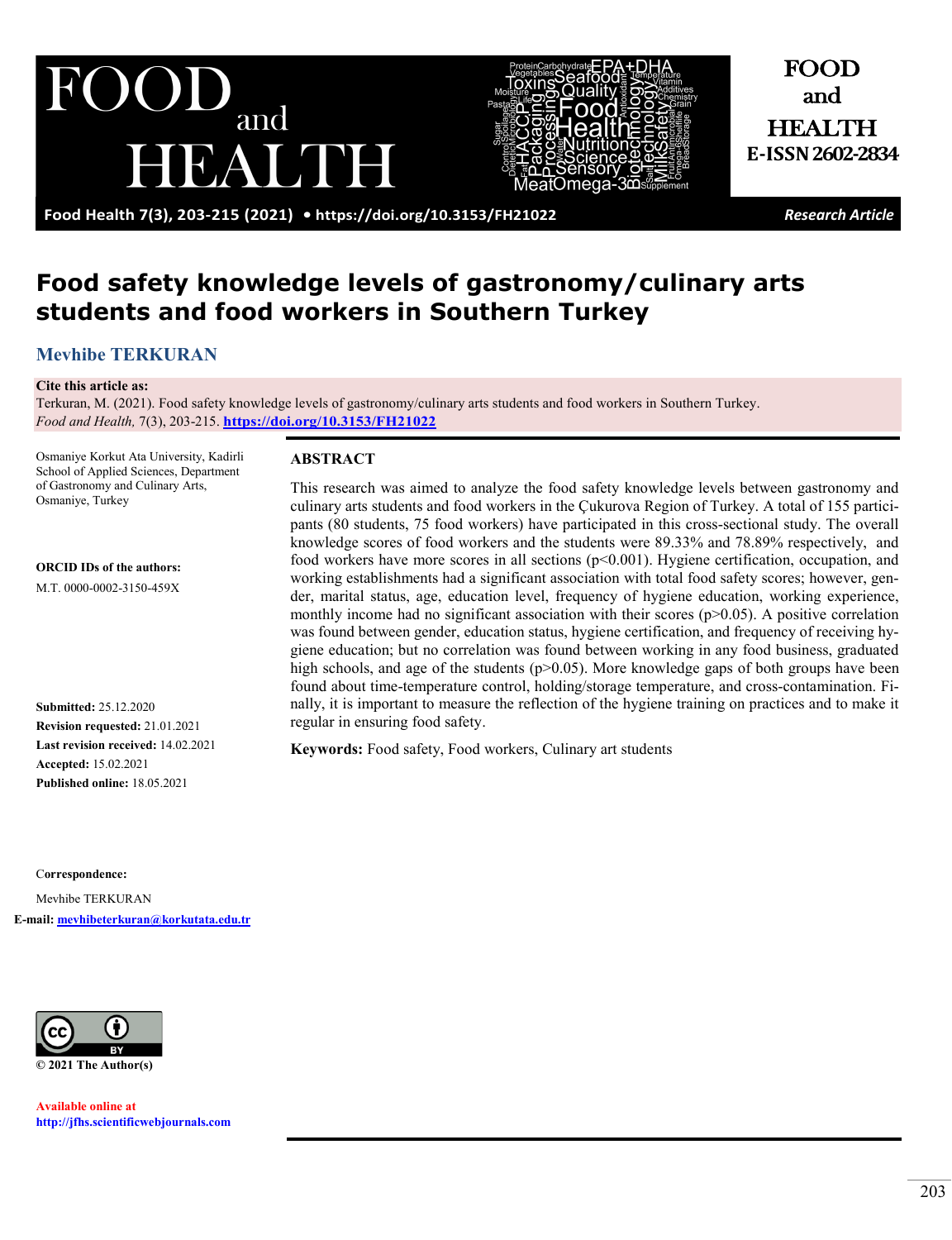# **Introduction**

Foodborne diseases and infections have become important rising public-health problems because of increased morbidity and mortality rates around the world (Taylor et al., 2015). This problem has not only negatively affected developing countries but also has effected negatively in developed countries. Moreover, foodborne diseases cause crucial social and financial problems in countries as well as their health system (Akoğlu et al., 2017; Draeger et al., 2019). Considering the main reason for these diseases around the world has shown that mass catering and food service facilities are the most frequent cause of foodborne outbreaks. Besides, the plurality of those outbreaks arises from wrong/ inappropriate applications during food handling processes (Giritlioglu et al., 2011; Taha et al., 2020). Like other countries worldwide, foodborne diseases have been an important problem in our country, which was the result of economic crises and negative effects on public health. Moreover, the distribution of foodborne diseases in our country is less known because reporting of foodborne illness to official authorities is less in our country.

Food workers are the most important key factor to prevent foodborne diseases in the way of their direct contact with the foods. Moreover, during the preparation steps in the foodproducts, they have an active role in transmitting the foodborne pathogens to the consumers because of their insufficient awareness level of food safety (Akoğlu et al., 2017; Alqurashi et al., 2019; Taha et al., 2020).

The main purpose of the gastronomy and culinary arts departments is to educate students on different food establishments as food and beverage management and provide knowledge to be a manager or staff in several food products operations. After graduation, students will work as managers or food workers in a number of cafeterias. On the other hand, food safety knowledge levels of food workers in the area and what kind of training should be given routinely to them are so critical to contribute to food safety in public health. Therefore, a comparative assessment of food workers and the students' knowledge and attitudes about food hygiene and safety are so essential to provide their safe food preparation and designing well training for their education/application. These factors are analyzed in the present study.

# **Materials and Methods**

# *Sample Collection and Study Design*

A questionnaire form was prepared to measure students' and food workers' knowledge and experience of food hygiene and safety by taking into consideration of validated previous studies (Baş et al., 2006; Giritlioglu et al., 2011; Osaili et al., 2018). Before the data collection, randomly selected participants have pre-tested the questionnaire. After this pre-test application, the questionnaire calibration was made including some questions that were transformed to be more clear and understandable for the participants (pre-test data not shown). The data were collected from gastronomy and culinary arts students and food workers with face-to-face and online interviews, from 15 February to 29 May 2020. The aim of the study and methodology was explained to the participants and those who agreed to participate in the study were asked to sign a consent form.

The questionnaire form was consisting of four sections (sections A, B, C, and D). In section (A), the determining of food workers' and the students' socio-demographic characteristics with 9 and 8 questions, respectively. In this section, the demographic characteristics of the participants, gender, age, working time, amount of the salary of the food workers; hygiene education and certification status, working experience in any food business, and schools where they were graduated were asked to the students. In section (B), the participants were given 14 questions to evaluate their level of knowledge about food hygiene and safety. In this section, there are information questions about food workers and students' kitchen hygiene, food safety, cross-contamination, food poisoning, disease-borne microorganisms, time and temperature control, and regulation about hygiene education of food workers. In response, they were asked to choose between ''correct'', ''wrong'' or ''don't know''. The third section (C) contains 9 questions about safe food production practices. In response, they were asked to ''agree'', ''no idea''or ''disagree''. In the last section (D), two questions were graded using a 5-point Likert scale ranging from "always  $''(4)$ " to "never  $(0)$ ". The reason for using the Likert scale in section D is that hand washing after toilet and sneezing is very important in bacterial and viral transmission (Lund, 2015; Mehta, 2020). For this reason, it was thought to measure how often this hygiene practice was applied. The total food safety knowledge score of the participants was calculated by adding the correct answers to 25 questions in three categories (maximum score is 100) (Baş et al., 2006; Osaili et al., 2017). In sections B and D; each correct answer was given ''4'' points, but other answers (wrong or don't know/any idea or disagree) were awarded ''0'' points (the maximum scores for sections (B) and (D)are ''56'' and ''36'', respectively). In section C; always, often, sometimes, rarely and never answers were given as ''4'', ''3'', ''2'', ''1'', and ''0'' points, respectively. The maximum score for section  $(C)$  is "8".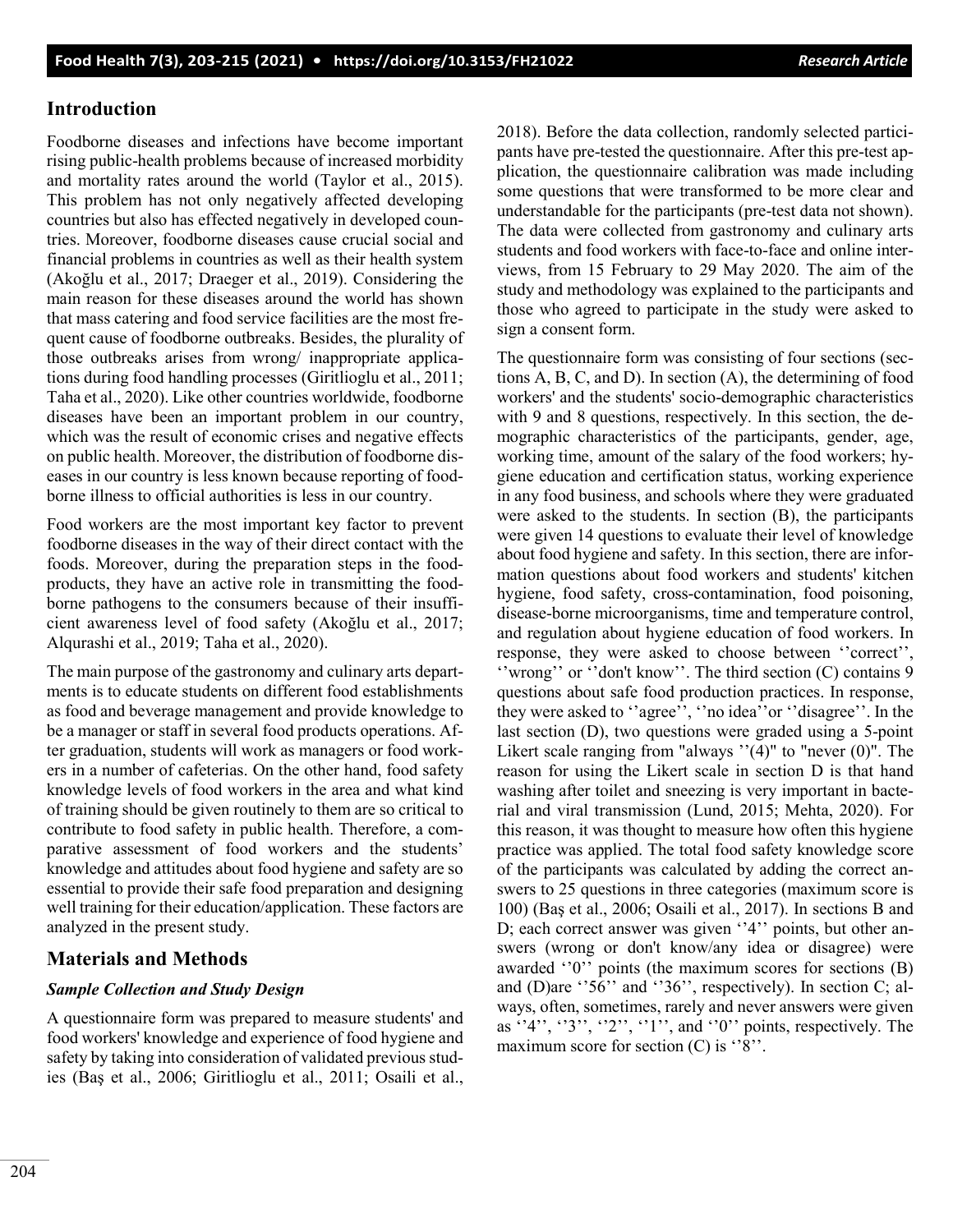# *Statistical Analysis*

The IBM SPSS Statistics Version 20.0 statistical software package was used for data analysis. Categorical variables were expressed as numbers and percentages, whereas continuous variables were summarized as mean and standard deviation and as median and minimum-maximum where appropriate. A Chi-Square test was used to compare categorical variables between the two groups. For comparison of continuous variables between two groups, the Student's t-test or Mann-Whitney U test was used depending on whether the statistical hypotheses were fulfilled or not. For comparison of more than two groups, One way ANOVA or Kruskal Wallis test was used depending on whether the statistical hypotheses were fulfilled or not. P-value used in tables 3, 4, 5, and 6; Mann Whitney test (MW) result is 0.284, T-test (t) is 0.005, for Anova (A), it is 0.348, and Kruskal-Wallis (KW) is 0.325. The test statistic values and degree of freedom were not given in tables to keep the tables easy to understand. The statistical level of significance for all tests was considered to be 0.05.

# **Results and Discussion**

The results have been analyzed in six categories. Section A: Demographic characteristics of the participants. Section B: Frequency and percentage levels of participants' safe food practices. Section C: Safe food production practices. Section D: Personal hygiene practices of the participants. Section E: Total food safety knowledge scores of the participants and section F: The relationships between demographic profiles and the scores of each section of the questionnaire.

# *Section A: Demographic Characteristics of Participants*

Considering the food workers in Table 1: The majority of them male (84% male; 16% female). Because of tough hardworking conditions/cultural factors, females generally do not prefer working in food-production businesses. This result is in line with previous studies in Turkey (Baş et al., 2006; Çakıroğlu and Uçar, 2008; Tuncer and Akoğlu, 2020). Eighty-three percent of them were married. About 47% of food workers were between 30 and 40 years old, and 28% > 40 years old. The percentage of food workers with experience 0 and 6 years,  $6-11$  years,  $12-20$  years, and  $> 20$  years were 23, 41, 24, and 12%, respectively. Besides, 73% of them were working in catering restaurants (seven restaurants) and 27% of them working in kebab restaurants (four restaurants). Regarding education, 32, 39, 20, and 9% of the participants had primary, secondary, high school, and higher (college/university) education levels, respectively. In our study, the number of food workers who graduated from the university is low (9%) and the result of this study is comparable with the studies performed by Tuncer and Akoğlu's (2020) results.

|  |  |  | <b>Table 1.</b> Demographic characteristics of the participants (Section A) |  |
|--|--|--|-----------------------------------------------------------------------------|--|
|--|--|--|-----------------------------------------------------------------------------|--|

| <b>Demographic factors</b>                |             | Food Workers $(n=75)$ |               | The Students $(n=80)$ |        |
|-------------------------------------------|-------------|-----------------------|---------------|-----------------------|--------|
|                                           |             | Freq.                 | $\frac{6}{6}$ | Freq.                 | $(\%)$ |
| Gender                                    |             |                       |               |                       |        |
| Male                                      |             | 63                    | 84            | 54                    | 67.5   |
| Female                                    |             | 12                    | 16            | 26                    | 37.5   |
| Age(years)                                |             |                       |               |                       |        |
| $30$                                      | 18*         | 19                    | 25            | 11                    | 13.8   |
| 30-40                                     | $19*$       | 35                    | 47            | 19                    | 23.8   |
| $\geq 40$                                 | $\geq$ 20*  | 21                    | 28            | 50                    | 62.5   |
| <b>Education / Graduated High School*</b> |             |                       |               |                       |        |
| Primary school                            | Profession* | 24                    | 32            | 21                    | 26.2   |
| Secondary school                          | Anatolia*   | 29                    | 39            | 42                    | 52.5   |
| High school                               | $Open*$     | 15                    | 20            | 6                     | 7.5    |
| Collage (university)                      | Religious*  |                       | 9             | 11                    | 13.8   |
| <b>Hygiene certification</b>              |             |                       |               |                       |        |
| Certificated                              |             | 68                    | 91            | 5                     | 6.2    |
| Not certificated                          |             |                       | 9             | 75                    | 93.8   |
| <b>Hygiene education</b>                  |             |                       |               |                       |        |
| Once                                      |             | 47                    | 63            | 51                    | 63.7   |
| 2 or 3 times                              |             | 21                    | 28            | 15                    | 18.8   |
| $\geq$ 4 times                            |             |                       | 9             | 14                    | 17.5   |

\* Questions of the students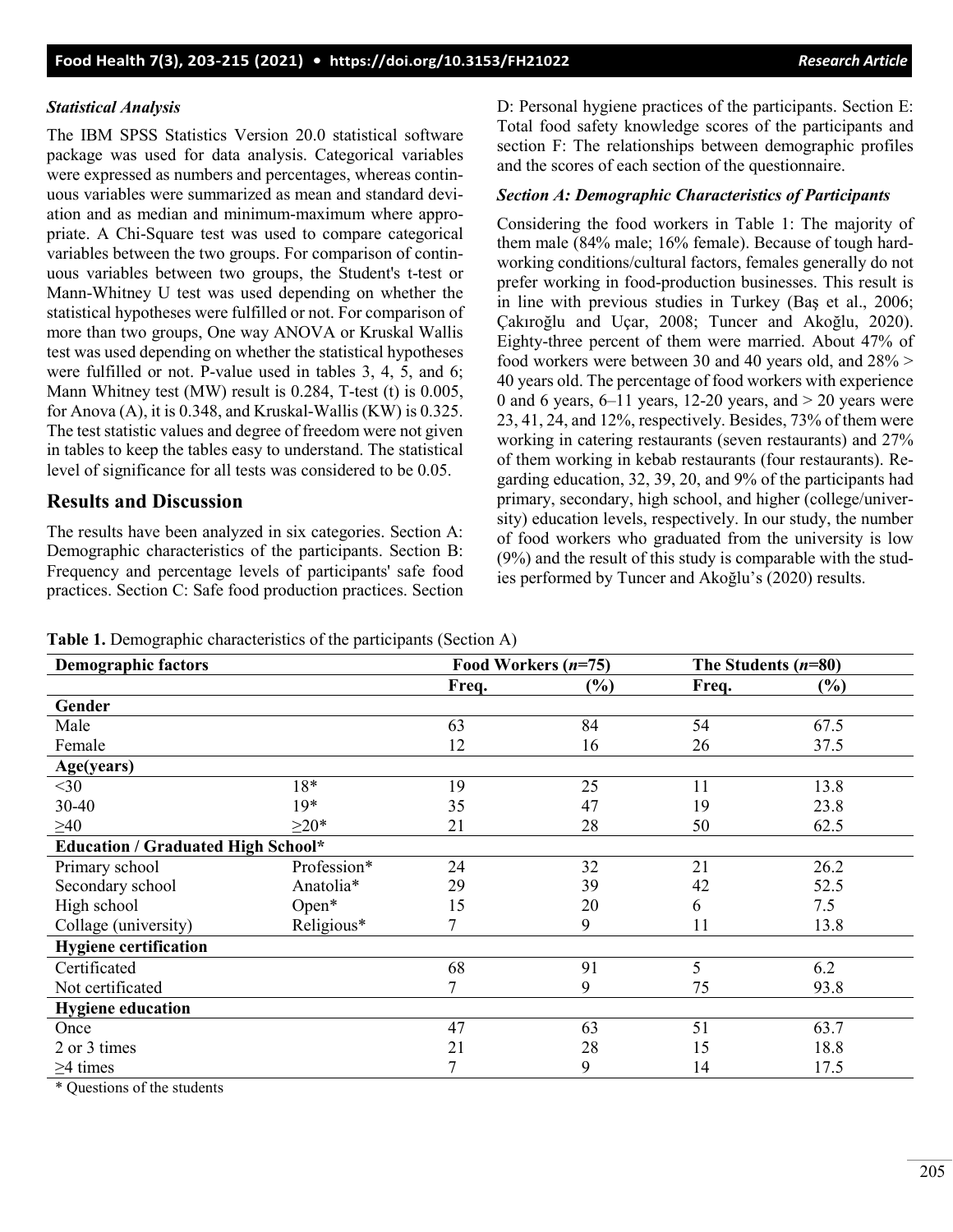| <b>Demographic factors</b>             |                               |       | Food Workers $(n=75)$ |       | The Students $(n=80)$ |  |
|----------------------------------------|-------------------------------|-------|-----------------------|-------|-----------------------|--|
|                                        |                               | Freq. | (%)                   | Freq. | $(\%)$                |  |
| Occupation                             | <b>Education status*</b>      |       |                       |       |                       |  |
| Cook                                   | Class one*                    | 34    | 45.4                  | 44    | 55                    |  |
| Assistant cook                         |                               | 16    | 21.3                  |       |                       |  |
| Waiter                                 | Class two*                    | 12    | 16                    | 36    | 45                    |  |
| Others (participant, steward, manager) |                               | 13    | 17.3                  |       |                       |  |
| <b>Working experience (years)</b>      | Working in any food business* |       |                       |       |                       |  |
| $0-6$                                  | Yes*                          | 17    | 23                    | 32    | 40                    |  |
| $6 - 12$                               |                               | 31    | 41                    |       |                       |  |
| $12 - 20$                              | $No*$                         | 18    | 24                    | 48    | 60                    |  |
| $\geq$ 20                              |                               | 9     | 12                    |       |                       |  |
| <b>Monthly income(Turkish Liras)</b>   |                               |       |                       |       |                       |  |
| 2500-3000                              |                               | 47    | 63                    |       |                       |  |
| 3000-3500                              |                               | 24    | 32                    |       |                       |  |
| 3500-4000                              |                               | 4     | 5                     |       |                       |  |
| <b>Marital status</b>                  |                               |       |                       |       |                       |  |
| Married                                |                               | 62    | 83                    |       |                       |  |
| Single                                 |                               | 13    | 17                    |       |                       |  |
| <b>Working area</b>                    |                               |       |                       |       |                       |  |
| Catering                               |                               | 55    | 73                    |       |                       |  |
| Kebab restaurant                       |                               | 20    | 27                    |       |                       |  |
|                                        |                               |       |                       |       |                       |  |

### **The continuous of Table 1.**

\* Questions of the students

In their study, 14% of food workers who worked in hotels had a bachelor's degree. The distribution rate of occupations for food workers; the cook was 45.4%, and 16% was waiter, respectively. The percentage of the participants who had taken food safety training (once) was 63% and 91% of them had a hygiene certificate. The training rate of the food workers was lower than the study of Tuncer and Akoğlu's study (2020). In their work, 82.3% of food processors previously joined training courses on food safety. Considering the students; 67.5% of the participants were males,  $62.5\%$  of them were  $\geq 20$  years old. In addition, 52.5% of them graduated from Anatolia High schools, 93.8% of them have no hygiene certificate, 40% of them working in a food establishment, 55% of them were in first-class (freshmen), and 45% of the second class (sophomore) in the university.

# *Section B: Frequency and Percentage Levels of Participants' Safe Food Production Levels*

The results are shown in Table 2. As this table shows, nearly all students (98.75%) and all food workers (100%) agreed that ignoring food hygiene rules during food production caused foodborne diseases. These results are similar to a study about cookery students by Giritlioglu et al. (2011) and by a study about hospital food workers by Tokuc et al. (2009). Both studies reported (90.02 %) about this item.

Monitoring of holding temperature of hot ready-to-eat food is an important preventive method of foodborne illness. For example, *Clostridium perfringens* create heat-resistant spores that are not inactivated by cooking. Therefore, meals that are not eaten immediately but are prepared before should be cooled correctly and stored meals should be heated to at least 74℃ for 15 seconds before consumption (Lund, 2015). The ideal holding temperature of hot ready-to-eat food should be more than ≥63℃ (EFSA and ECDC, 2015). Our results show that 23.75% of students and 77% of food workers had accurate information about this item. Students' findings are lower but food workers' findings are higher than the previous study of Giritlioglu et al. (2011). In their study, about 48.8% of food workers knew the right temperature. In the two groups, 13% of food workers and 23.75% of students gave correct answers to the question of ''bacteria don't proliferate at 90℃''. And 37.5% of students had no idea about it. The majority of food workers (87%) and 38.75% of the students have incorrect information about the temperature of bacterial proliferation in foods. Our results were lower than Giritlioglu and colleagues' (2011) results; their results were 56% about this item. Proba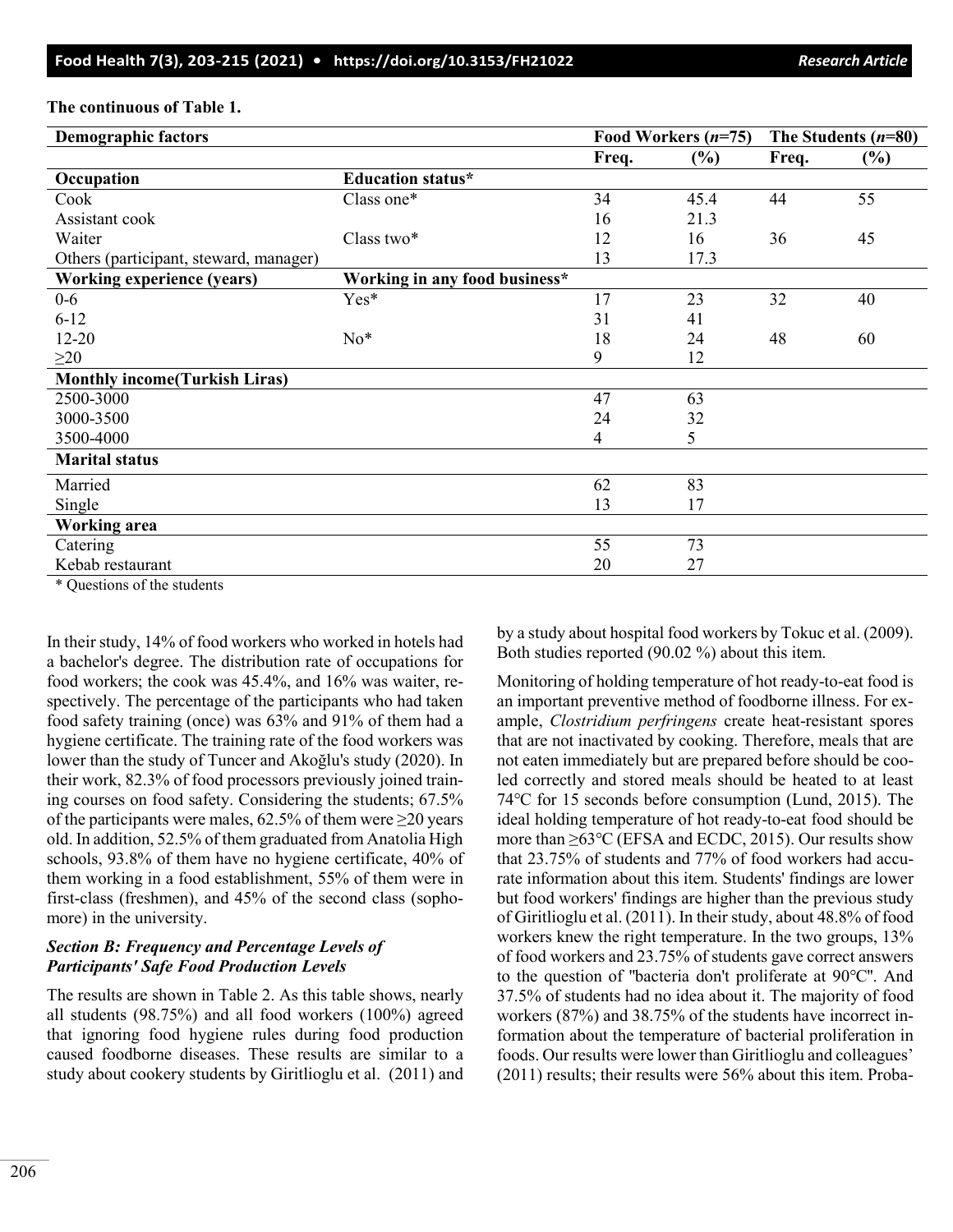ble causes of our results are lack of information about bacterial growing in ready-to-eat foods. Another question was ''only ill people carry bacteria which may cause food poisoning'', 25% of food workers and 3.75% of students knew the correct answers. Besides, 7.5% of students have chosen no idea about it. Both of our groups' results were lower than the previous study by Ncube et al. (2020). In their study, 78.2% of the participants knew the correct answers to this question. These findings show that participants did not understand the risk of food contamination that an unsanitized food worker posed. Like our results, some studies reported that food workers lacked adequate knowledge about the risk of contamination of food by diarrheal food workers (Clayton et al, 2002; Osaili et al., 2011). In contrast, some studies have demonstrated that food workers have good knowledge about this issue (Da Cunha et al., 2014; Pichler et al., 2014). Considering the other question that ''bacterial proliferation stop at body temperature (37℃)'', 12% of students and 32.5% of food workers answered this question correctly, but 15% of students have chosen ''no idea'' about it. Akoğlu et al. (2017) found both of our groups' results lower than the previous study. In their study; 89.4% of the participants gave correct answers to this item.

Improper thawing application of frozen poultry and red meat can cause food poisoning. During the thawing process, the temperature becomes permissive for bacterial growth (Marriott and Gravani, 2006). Thawing food in room temperature keeps food temperature at a danger zone for a long time. This condition fosters microbial growth, which may cause food poisoning. The methods of thawing the frozen meat/poultry are; thawing at refrigerator temperature (5℃; app. whole day), in a microwave or cold water (app. an hour by changing the water every 30 minutes) (USDA, 2013). Temperature control of the meat is an important way to prevent poisoning, like thawing in a refrigerator. In this study, 71% of food workers and 58.7% of students did not thaw frozen meat at room temperature in proportion to the 64.6% result of a recent study in Turkey (Akoğlu and Tuncer, 2017); food workers' scores were higher but our students' scores were lower than Akoğlu and Tuncer's study (2017). Besides, both of our group's knowledge levels were higher than some previous studies such as 38.2% in China (Gong et al., 2016), 66% in Kuwait (Al-Kandari et al., 2019), and 54% in the United Arab Emirates (Taha et al., 2020). On the other hand, 87.5% of students and 74.6% of food workers knew that re-freezing of thawed foods causes foodborne diseases. However, 8.75% and 22.7% of them did not know this item, respectively. And 3.75% of students and 2.7% of food workers had no idea about this subject. Our two groups' results were lower than Akoğlu and Tuncer's (2017) reports. In their study, 92% of gastronomy and culinary arts students gave the correct answer to the aforementioned question. In contrast, our results were higher than Sani and Siow's (2014) studies, in which about 75% of the respondents were certain about refreezing defrosted food.

**Table 2.** Food safety knowledge, safe food production and personal hygiene practices of the participants

|                                                                             | The Given Answers of Food Workers and Students* |               |        |               |            |               |  |  |
|-----------------------------------------------------------------------------|-------------------------------------------------|---------------|--------|---------------|------------|---------------|--|--|
| <b>Food Safety Knowledge (Section B)</b>                                    | Correct                                         |               | Wrong  |               | Don't know |               |  |  |
|                                                                             | Freq.                                           | $\frac{0}{0}$ | Freq.  | $\frac{6}{6}$ | Freq.      | $\frac{6}{9}$ |  |  |
| 1. Failure to comply with the hygiene rules in the preparation of           | 75/79                                           | 100/98.75     | $-1/1$ | $-1.25$       | $-/-$      | $-/-$         |  |  |
| foods, causes foodborne illness                                             |                                                 |               |        |               |            |               |  |  |
| 2. Incorrect heating of food causes foodborne illness                       | 75/74                                           | 100/92.5      | $-1/3$ | $-3.75$       | $-1/3$     | $-13.75$      |  |  |
| 3. Foods that are ready to eat should be stored at $20^{\circ}$ C           | 17/31                                           | 23/38.75      | 58/19  | 77/23.75      | $-130$     | $-137.5$      |  |  |
| 4. In ready-to-eat foods, bacteria multiply at about 90°C                   | 65/31                                           | 87/38.75      | 10/27  | 13/33.75      | $-122$     | $-27.5$       |  |  |
| 5. Bacteria that cause food poisoning are only transmitted by sick people   | 56/71                                           | 75/88.75      | 19/3   | 25/3.75       | $-16$      | $-7.5$        |  |  |
| 6. Bacteria stop proliferation at body temperature $(37^{\circ}C)$          | 66/42                                           | 88/52.5       | 9/26   | 12/32.5       | $-12$      | $-115$        |  |  |
| 7. Frozen chicken and red meat should be thawed at room temperature         | 21/27                                           | 28/33.75      | 53/47  | 71/58.75      | 1/6        | 1/7.5         |  |  |
| 8. Re-freezing of thawed foods can cause foodborne illness                  | 56/70                                           | 74.6/87.5     | 17/7   | 22.7/8.75     | 2/3        | 2.7/3.75      |  |  |
| 9. After cooked foods cool down to $21^{\circ}$ C at room temperature, they | 72/48                                           | 96/60         | 3/18   | 4/22.5        | $-14$      | $-17.5$       |  |  |
| should be put in the refrigerator / cold storage                            |                                                 |               |        |               |            |               |  |  |
| 10. The same cutting board can be used for chopping and cutting differ-     | 69/60                                           | 92/75         | 6/13   | 8/6.25        | $-17$      | $-18.75$      |  |  |
| ent types of meat (red meat, chicken, fish, etc.)                           |                                                 |               |        |               |            |               |  |  |
| 11. The same cutting board can be used to chop meat and vegetables          | 70/66                                           | 93/82.5       | 5/9    | 7/11.25       | $-15$      | $-16.25$      |  |  |
| 12. Salmonella is an important bacterium that causes food poisoning         | 65/41                                           | 87/51.25      | 4/23   | 5/28.75       | 6/16       | 8/20          |  |  |
| 13. Food should be served no later than two hours after preparation         | 71/51                                           | 95/63.75      | 3/19   | 4/23.75       | 1/10       | 1/2.5         |  |  |
| 14. Food production personnel must have a hygiene certificate               | 75/76                                           | 100/95        | $-1/2$ | $-2.5$        | $-1/2$     | $-12.5$       |  |  |
|                                                                             |                                                 |               |        |               |            |               |  |  |

\*Students' answers were given after ''/''

**\*\*Correct answers are given in bold type**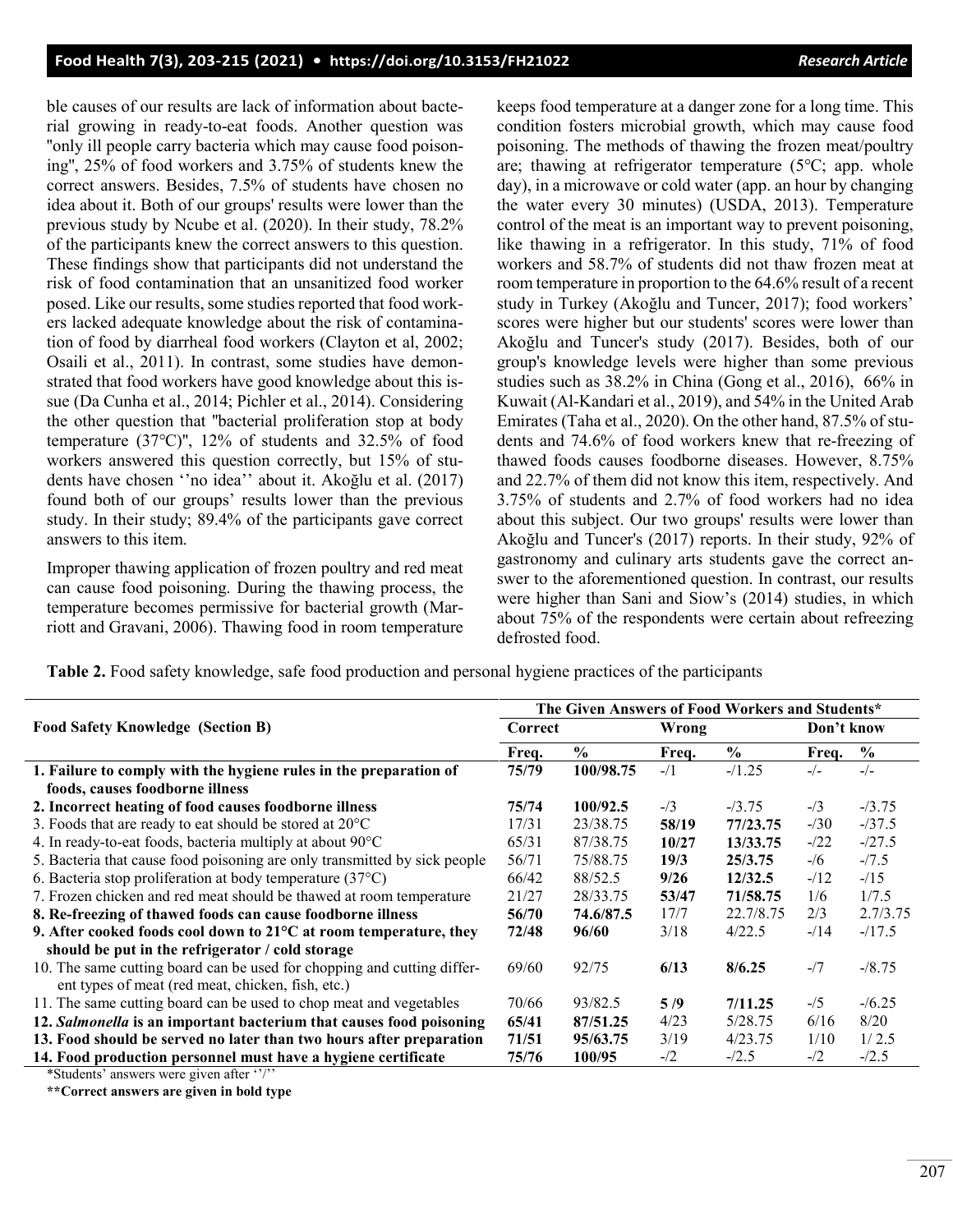#### **The continuous of table 2.**

| <b>Safe Food Production Practices (Section C)</b>                    |       |               |        |               |                  | Agree         |        | No idea       |              | <b>Disagree</b> |
|----------------------------------------------------------------------|-------|---------------|--------|---------------|------------------|---------------|--------|---------------|--------------|-----------------|
|                                                                      |       |               |        |               | Freq.            | $\frac{0}{0}$ | Freq   | $\frac{0}{0}$ | Freq.        | $\frac{6}{6}$   |
| 1. Food safety is an important matter in the food sector. Therefore, |       |               |        |               | 75/76            | 100/95        | $-1/3$ | $-13.75$      | $-1/1$       | $-1.25$         |
| I attending to my personal hygiene                                   |       |               |        |               |                  |               |        |               |              |                 |
| 2. In food production processes, I always prefer fresh raw materials |       |               |        |               | 75/78            | 100/97.5      | $-1/2$ | $-/2.5$       | $-/-$        | $-/-$           |
| 3. If my hands or fingers are cut, I never contact raw/cooked food.  |       |               |        |               | 75/72            | 100/90        | $-1/6$ | $-7.5$        | $-1/2$       | $-/2.5$         |
| 4. I wear protective materials (cap, mask, and gloves) during food   |       |               |        |               | 75/78            | 100/97.5      | $-/-$  | $-/-$         | $-12$        | $-/2.5$         |
| production to avert foodborne illness                                |       |               |        |               |                  |               |        |               |              |                 |
| 5. To ensure safe food production, my working area always remains    |       |               |        |               | 75/80            | 100/100       | $-/-$  | $-/-$         | $-/-$        | $-/-$           |
| clean                                                                |       |               |        |               |                  |               |        |               |              |                 |
| 6. I don't wear my uniform and shoes outside my workspace            |       |               |        |               | 74/70            | 98.7/87.5     | $-1/3$ | $-13.75$      | 1/7          | 1.3/8.75        |
| 7. Without wearing protective gloves, I don't contact raw foods      |       |               |        |               | 75/65            | 100/81.25     | $-1/9$ | $-11.25$      | $-1/6$       | $-7.5$          |
| (especially raw meat, eggs, chicken meat, etc.)                      |       |               |        |               |                  |               |        |               |              |                 |
| 8. During food production processes, I don't wear jewelry such as    |       |               |        |               | 74/79            | 98.7/98.75    | $-/-$  | $-/-$         | 1/1          | 1.3/1.25        |
| rings, earrings, and watches                                         |       |               |        |               |                  |               |        |               |              |                 |
| 9. When I have the flu, cold or diarrhea, etc. I don't work in the   |       |               |        |               | 75/73            | 100/91.25     | $-1/2$ | $-12.5$       | $-1/5$       | $-16.25$        |
| production line                                                      |       |               |        |               |                  |               |        |               |              |                 |
| <b>Personnel Hygiene</b>                                             |       | <b>Always</b> |        | Often         | <b>Sometimes</b> |               | Rarely |               | <b>Never</b> |                 |
| <b>Practices (Section D)</b>                                         | Freq. | $\frac{0}{0}$ | Freq.  | $\frac{0}{0}$ | Freq             | $\frac{0}{0}$ | Freq.  | $\frac{0}{0}$ | Freq.        | $\frac{6}{6}$   |
| 1. How often do you                                                  | 75/80 | 100/100       | $-/-$  | $-/-$         | $-/-$            | $-/-$         | $-/-$  | $-/-$         | $-/-$        | $-/-$           |
| wash your hands af-                                                  |       |               |        |               |                  |               |        |               |              |                 |
| ter using the toilet?                                                |       |               |        |               |                  |               |        |               |              |                 |
| 2. Do you wash your                                                  | 75/34 | 100/42.5      | $-132$ | $-40$         | $-9$             | $-11.25$      | $-1/3$ | $-13.75$      | $-1/2$       | $-12.5$         |
| hands after coughing                                                 |       |               |        |               |                  |               |        |               |              |                 |
| or sneezing? How                                                     |       |               |        |               |                  |               |        |               |              |                 |
| often?                                                               |       |               |        |               |                  |               |        |               |              |                 |

\*Students' answers were given after ''/''

**\*\*Correct answers are given in bold type**

Inappropriate temperature/time control and cooling of the cooked/pre-cooked foods are the most common cause of foodborne diseases. According to the World Health Organization (WHO), nearly 75-85% of all foodborne illness results from time/temperature misuse, and 56% of them result from improper cooling. After cooked/pre-cooked foods should be kept at over 60℃ to prevent the growth of food poisoning bacteria. In general, between 5℃ and 63℃ is considered a '' danger zone'' in which those bacteria can grow quickly at this temperature range. Proper cooling procedures for cooked or pre-cooked foods have been explained by the literature. Briefly; after cooking, a two-stage cooling method is commonly applied to prevent bacterial growth in the food. The first step consists of cooling the food product from 60°C to 21°C in 2 hours, instead, in the second step, cooling takes place for up to 4 hours from 21°C to 5°C. The first step just mentioned is the most critical because microbial growth of the bacteria at temperatures between 51°C and 21°C is usually faster than low temperatures (US FDA, 2017). The questions about time/temperature control and cooling were the most frequently answered incorrectly by the respondents according to some previous studies. Our food workers' results were higher than some recent studies (Gomes-Neves et al., 2014; Al-Kandari et al., 2019). In their study, food workers had less knowledge about time and temperature control (45 and 63%), respectively. However, our students' results (60%) were lower than Al- Kandari et al. (2019)'s study but over than Al-Shabib et al. (2016)'s study. However, 22.5% of students and 4% of food workers gave wrong answers to that "after cooked foods cool down to  $21^{\circ}$ C at room temperature, they should be put in the refrigerator / cold storage'' in our study. Moreover, 17.5% of students had no idea about this issue. Food workers have more information/awareness about correct cooling practices than the students do. These results might be based on the working experience. Other findings are that only 16.25% of the students and 8.75% of food workers were aware that red meat and poultry meat cannot be chopped together on the same cutting board, and that 82.5% of students and 93% of food workers were not aware of it is hazardous in terms of cross-contamination. Our results are lower than the previous study by Taha et al. (2020). In their study, 39.5% of food workers were not aware of these items. The possible causes of our results might be the participants were less informed about the importance and relationships between cross-contamination and food poisoning in their training/education period. *Salmonella* is a Gram-negative bacterium that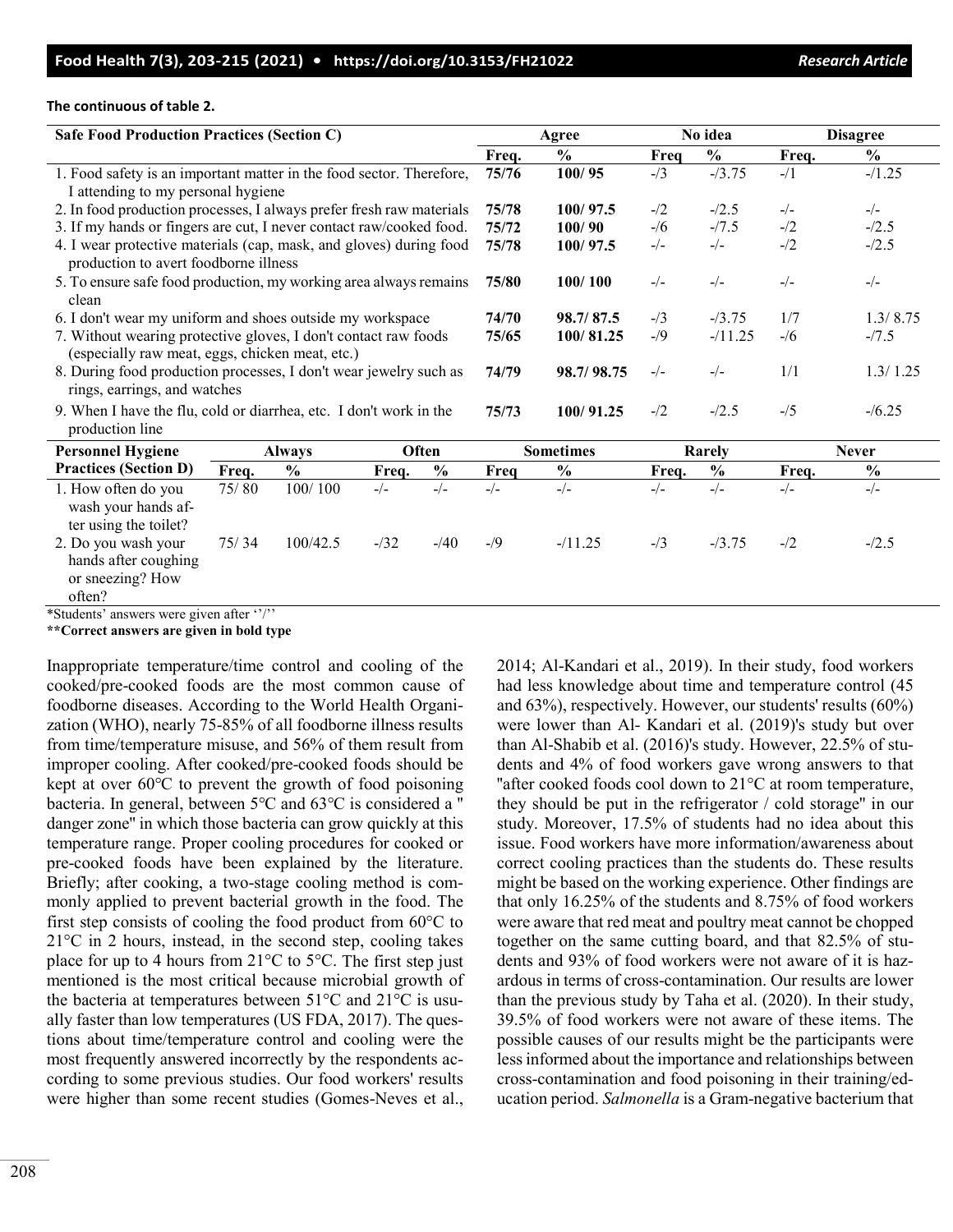is important food-borne pathogens and responsible for several outbreaks worldwide and this pathogen might be transmitted by food workers' lack of hygiene application (Sun et al., 2020). In our study, 52.25% of the students and 87% of food workers knew that this bacteria can cause serious food poisoning. These results were higher than the results of Alqurashi et al. (2019). In their study, 7.6% of the hospital food workers in Saudi Arabia knew that *Salmonella* is an important bacterium that causes food poisoning.

Microorganisms reproduce rapidly in foods kept in room conditions. Therefore, cooked foods that are not stored in the refrigerator deteriorate in a short time. If these foods are not consumed immediately, they should be kept in refrigerator conditions after they cool down quickly (Lund, 2015). Most of our respondents answered this item correctly. Sixty-three point eight percent of the students and 95% of food workers knew that food should be served no later than two hours after preparation. However, in the present study, almost a quarter of the students (23.75%) were unaware of this risk. Our results were higher than Osaili et al.'s (2018) study. They reported that a small part of the participants (15%) had known the correct retention temperature needed to eat. Besides, the results of the students were lower than Güven and his colleague's (2010) results. However, our food worker's results were higher than the results of Güven et al.'s (2010) study. In their study, 10.9% of food workers were not aware of this item, and 89.1% of their respondents knew that "Cooked foods should be consumed immediately or if they are to be consumed later it should be stored in the refrigerator after cooling down quickly". Also, while 95% of students and 100% of food workers knew that the staff involved in food production had a hygiene certificate before operating food businesses, they knew that a hygiene certificate was needed according to European and Turkish legislation (EC 2004; Anonymous, 2013).

### *Section C: Safe Food Production Practices*

These results are shown in Table 2. The table indicates that almost all students (95%) and all food workers (100%) shown a high-level consideration of personal hygiene. Ninety percent of the students and 100% of food workers were aware that severe foodborne diseases can be caused by hand or finger injury. This result was in agreement with a study by Tokuc et al. (2009) and higher than the study of Al-Kandari et al. (2019). They found that almost 93.2% of the food workers in hospitals and 85% of food workers in Kuwait Restaurants were knowledgeable about the risk of touching on the food with cut hands or fingers, respectively.

The use of protective equipment is one of the most important prerequisites in the food production line. In each step of food production and service processes, In order to prevent microbial contamination, food personnel should wear masks, caps, and gloves. Nearly all students (97.5%) and all food workers (100%) stated that they used all protective types of equipment in each step of food production. Our results were parallel to previous studies conducted in Saudi Arabia and Turkey; Alqurashi et al.'s (2019), Çakiroglu and Uçar's (2008) studies. They reported similar results in their study in which 82.2% (cap), 70.6% (mask), 81% (gloves), and 82.9% of the hospital food staff and food workers put on caps, masks, and gloves all along with the food production processes, respectively. In the present study, all of the respondents (100%) indicated that they always keep clean in their working area to maintain safe food production. Also, 87.5% of the students and 98.7% of the food workers clarified that they did not dress in the work shoes and clothes outside of their working area. Our results were similar to Giritlioglu et al.(2011). In their study, 90.2% of cookery students stated that they did not use working clothes and shoes outside their workspace.

According to literature; "people's throat, nose, intestines, and feces are loaded with bacteria" thus, the human is the potential source of both saprophyte and pathogenic microorganisms in foods. Therefore, food workers play a crucial role in the transmission of respiratory (cold, angina, pneumonia and covid-19 diseases, tuberculosis, scarlet fever) and digestive (dysentery, cholera, typhoid) disease factors (Palulu, 2014; Mehta, 2020). For all these reasons, it is so important to use an apron, gloves, cap, arm sleeve, and to comply with personal hygiene rules during each step of food preparation. According to our study, most of the students (81.7%) stated that they did not touch raw food without wearing protective gloves and most of them (84.2%) stated that they did not wear jewelry during food production. Palulu (2014) reported that 97.2% of food workers put off their jewelry before starting in food handling. On the other hand, Al-Shabib et al. (2016) indicated in their study that about 75.9% of street vendors in Saudi Arabia are knowledgeable that wearing accessories in the food processing area could cause bacterial contamination. Most of the students (89%) stated that they do not deal with food when they have flu, cold, or diarrhea. Similarly, this rate had been reported as 86.2% in Al-Shabib et al.'s (2016) study. Our results indicate that the students were aware of the risk of unhealthy personnel working in the food production area and that their education had successfully taught them, that infections can be easily transmitted under this kind of condition.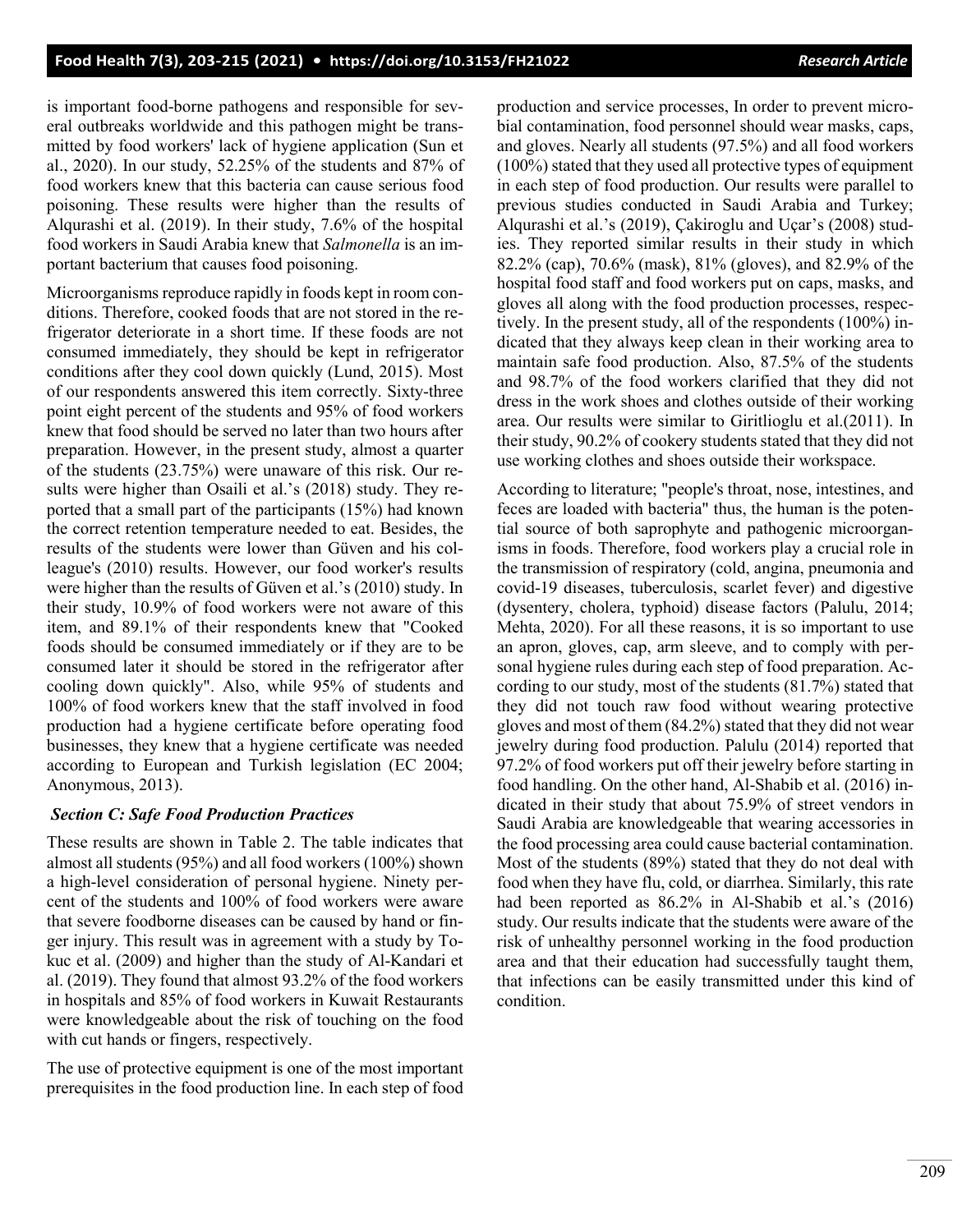### *Section D: Personal Hygiene Practices*

These results are presented in Table 2. Handwashing is an essential behavior for providing food safety and has a crucial role in eliminating bacteria and viruses. Recently, this hygiene practice has become the most important issue due to the spreading of the Sars CoV-2 virus and the subsequent efforts to prevent the spread of the virus worldwide**.** People who are asymptomatically infected can secrete some amount of bacteria or viruses for a long time, and those with symptoms can continue to secrete the pathogenic microorganisms after getting rid of the symptoms of infection. No matter how hygienically stored, prepared, cooked, or kept food can be contaminated with food by dirty hands and dirty tools. Therefore, effective hand washing (at least 20 seconds including each part of the hands) and good hygiene practices for food workers are so crucial to prevent the risk of infection (Lund, 2015; Mehta, 2020). Table 4 shows that 100% of all respondents stated that hand washing was important after using the toilet and 100% of food workers stated that hand washing was also so important after coughing and sneezing. Considering the other studies, our food workers' results were similar to Osaili et al.'s (2017) study but higher than Tokuc et al.'s (2009) reports. Their findings were 99.2% and 93.2%, respectively in this manner. In other results about personal hygiene, 100% of food workers and 42.5% of the students indicated that they always washed their hands after coughing or sneezing, while 40% of them answered as ''often''. The students' results in the present study were lower than previous studies of Darko et al. (2015) and Osaili et al. (2017). In their studies, 87.2 and 91.2% of the kitchen staff knew the correct time to wash their hands, respectively. Our results indicated that the students have lower attention to hygiene –need more education about this subject- than other necessities about food safety.

# *Section E: Assessment of Total Food Safety Knowledge Scores among Food Workers and Students*

Table 3. indicated that a statistically significant difference was found between the food safety knowledge, food safety practice, and personal hygiene total scores of the students and food workers ( $p<0.001$ ). Between the two groups; food safety knowledge, food safety practice, and personal hygiene total scores of food workers were found to be statistically higher than the students ( $p<0.001$ ). As seen in Table 3; the overall score of food safety knowledge aspects of food workers was 45.44  $\pm$ 5.41 out of 56 points, corresponding to 81.20% of questions answered correctly. This score was  $38.35 \pm 12.37$  in Gastronomy students and corresponding to 68.48% of questions answered correctly by them. The food safety practices aspect of food workers was 35.89±0.92 out of 36 points, corresponding to 99.70% of questions answered correctly by them. However, this score was 33.55±3.34 in Gastronomy students and corresponding to 93.20% of questions in this section answered correctly by them. Personnel Hygiene Practices aspect was scored the highest percentage of correct food workers (100%), whereas this rate was measured as 87.38% in the students. Table 4. shown that between the two groups; total food safety knowledge, food safety practice, and personal hygiene scores of food workers (89.33%) were found to be higher than the students' scores  $(78.89\%)$  (p<0.001). Total food safety knowledge level of each group [89.33% (food workers), 78.79% (the students) respectively] and total mean scores (83.94%) of both groups shown in the current study were higher than the results of some previous studies in the Middle East and European countries; Dubai and Sharjah (70%) (Taha et al., 2020), in Kuwait (70%) (Al-Kandari et al., 2019) and in Portugal (56.5%) (Gomes-Neves et al., 2014); but our students' scores were lower than Al-Shabib et al.'s (2016) study. In their study, the ''personal hygiene'' scores of the participants were found (80%) in Saudi Arabia. Also, the lower level of the students' scores than food workers about each section in the present study are so different from Akoğlu and Tuncer's study (2017) conducted in Turkey. They found higher scores about food safety knowledge levels (72.88%) of their students than previous studies of food workers. Besides, our students' food safety knowledge levels (78.79%) were higher than their scores.

**Table 3.** Comparison of food safety knowledge, food safety practice, and personal hygiene practices among food workers and students

|                                                                       |                   | <b>Groups</b>            |                          |                |  |  |
|-----------------------------------------------------------------------|-------------------|--------------------------|--------------------------|----------------|--|--|
| Gastronomy and Culinary Arts Students (n=80)<br>Food Workers $(n=75)$ |                   |                          |                          |                |  |  |
| Variables                                                             | Possible range of | Mean ±Standard Deviation | Mean ±Standard Deviation | p value        |  |  |
|                                                                       | the scores        | Med (Min, Max)           | Med (Min, Max)           |                |  |  |
| Food Safety Knowledge Total<br>(1)                                    | $0 - 56$          | $45.44 \pm 5.41$         | $38.35 \pm 12.37$        | $\leq 0.001**$ |  |  |
| Scores                                                                |                   | 48 (28.56)               | 36(12.56)                |                |  |  |
| Food Safety Practices Total<br>(2)                                    | $0 - 36$          | $35.89 \pm 0.92$         | $33.55 \pm 3.34$         | $\leq 0.001**$ |  |  |
| Scores                                                                |                   | 36 (28.36)               | 36 (24.36)               |                |  |  |
| Personnel Hygiene Practices<br>(3)                                    | $0 - 8$           | $8 \pm 0.00$             | $6.99 \pm 1.09$          | $< 0.001$ *MW  |  |  |
|                                                                       |                   | 8(8.8)                   | 7(4.8)                   |                |  |  |

**\***p-value **<0.05** is significantly different

p-value used in the tables; Mann Whitney test result is 0.284MW and T-test is 0.005t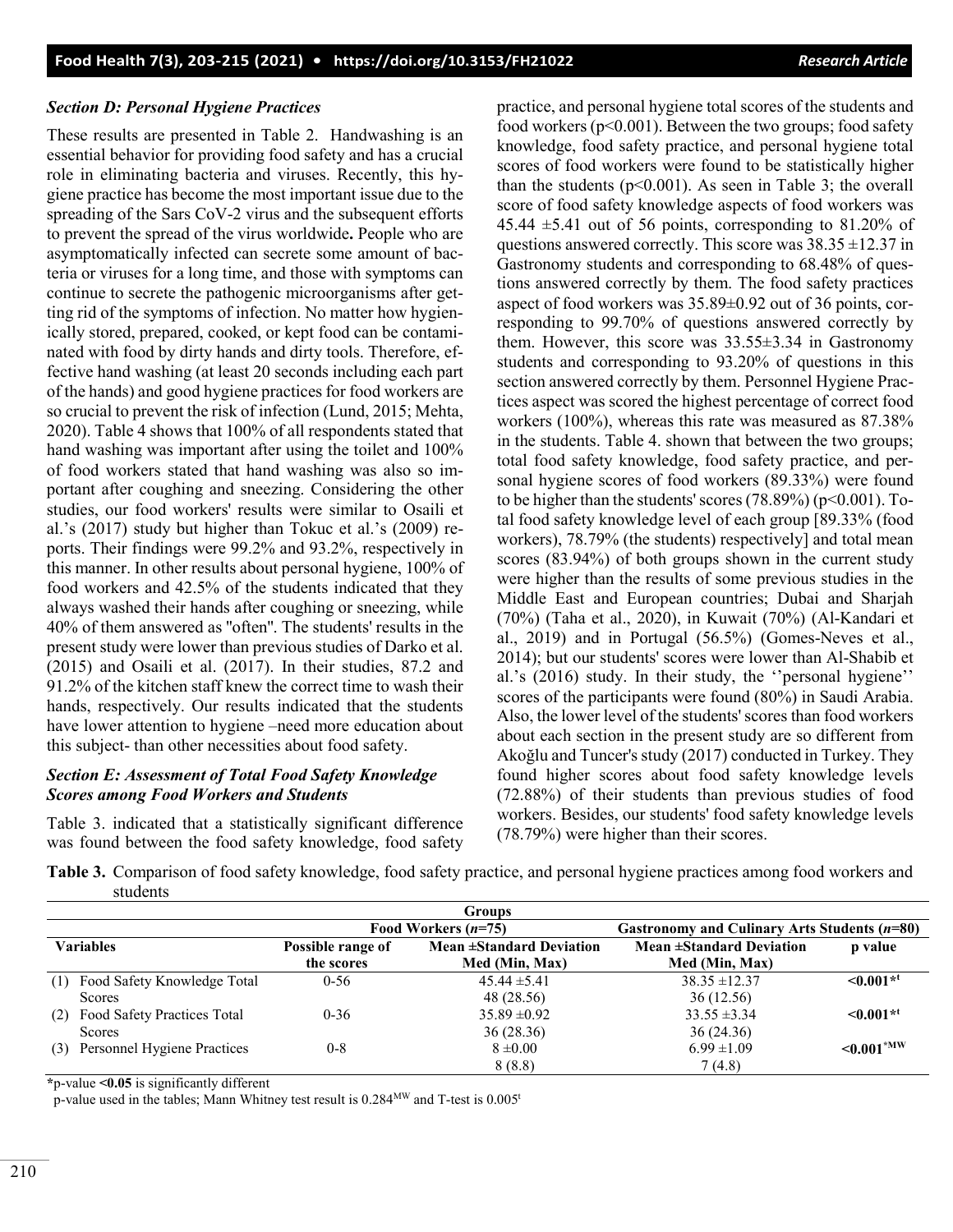| Groups                          | $Mean \pm SD$     | Median  | Min-Max | p value        |  |
|---------------------------------|-------------------|---------|---------|----------------|--|
| Food workers, $n=75$            | $89.33 \pm 5.36$  | 92.0000 | 72-94   | $\leq 0.001**$ |  |
| Students, $n=80$                | $78.89 \pm 13.14$ | 79.5000 | 41-94   |                |  |
| Total                           | $83.94 \pm 11.39$ | 88,0000 | 41-87   |                |  |
| $\sim$ $\sim$<br>.<br>- - - - - |                   |         |         |                |  |

**Table 4.** Comparison of total food safety knowledge scores of food workers and the students

\*p-value<0.05 is significantly different.

p-value used in the tables; T-test is 0.005t

# *Section F: Relationships between Demographic Profiles and Participants' Food Safety Knowledge Levels*

Table 5. indicated that for food workers, gender, marital status, age, education level, frequency of hygiene education, working experience, monthly income had no significant association with total food safety knowledge (p>0.05). Similarly, some recent researches have reported no correlation was found between gender and food safety knowledge of food workers (Osaili et al., 2018; Taha et al. 2020). They did not found a positive correlation between marital status and occupation and food safety knowledge of food workers. The possible causes of our results may be depending on participants; male or female, married or single, participants are all working under similar conditions as food workers. On the other hand, in our study; hygiene certification, occupation, and working establishments had a significant association with total food safety scores of the food workers ( $p<0.05$ ). This result is parallel to the study of Rebouças et al. (2017). In their study, the restaurant staff had more personal hygiene information, better attitudes, and practices compared to the chief cooks and business managers, and the level of knowledge of the chief cooks and managers was insufficient in Brasil. The possible reasons for our results may be that food production personnel (especially head-cook/cook) are more aware of hygiene practices than other personnel (waiter, dishwasher, manager,.. etc). Besides, according to Turkish legislation, hygiene certification must be obtained by food workers to work in food establishments. Moreover, food workers from catering restaurants tend to be more disciplined than food workers that worked in kebap restaurants. And, this result may be dependant on various meals that are prepared–precooked/cooked and different procedures of cooling and reheating meals- in catering restaurants as opposed to kebap restaurants. Our results are different from Taha et al.'s (2020) study; they found a significant association between education, age, and experience of food workers in their research. However, we did not find a significant association between working experience and education level, monthly income, and frequency of hygiene education of food workers. This may be because of food workers who all have similar education levels, working experience, and similar monthly incomes

in the present study. Considering the hygiene training frequencies of food workers; all of them took hygiene education, and the higher scores were found in the "one-time hygiene trained group''. And other scores show some similarities in Table 5. This result may be depending on the effectiveness of the hygiene education taken by the participants that affected several aspects. These are education strategies, training areas, voluntary participation in education, a culture of work that is influenced by education, and food processors' beliefs, norms, and perceptions of their peers (Griffith et al., 2010; Taha et al., 2020). The possible reasons for these distinct results may be due to the efficiency of the training/practices. To ensure correct behaviors of food workers about their practices to prevent the occurrence of foodborne diseases and forging a positive food safety culture; the training programs should be designed to be comprehensive and according to necessities of the working conditions as well as suggestions of food workers.

Considering the students; as seen in Table 6; age, graduated high school, working in any food business had no significant association with total food safety knowledge ( $p$  $>$ 0.05). Similarly in a recent study conducted in Turkey has reported no significant association between age and food safety knowledge of food workers (Akoğlu and Tuncer, 2017). However, they found a significant association between the graduated high school, working in any food business in their study ( $p<0.005$ ). The probable causes of our results might be most of the students have similar age groups and most of them graduated from an Anatolia high school in which they were not given occupational education. Therefore, the students were not educated for a job in the food sector. Besides no correlation was found between students' experiences with and without doing part-time jobs. On the other hand, gender, hygiene certification, frequency of receiving hygiene education, and their class (education status) had a significant association with total food safety scores of the students ( $p$ <0.05). Our results have shown some similarities and differences with some recent studies conducted in Turkey by Akoğlu and Tuncer (2017) and Ertopcu et al. (2019). They had found an association between education level(class) and food safety training with total food safety scores of the students ( $p<0.05$ ). This finding is in agreement with our results. However, they had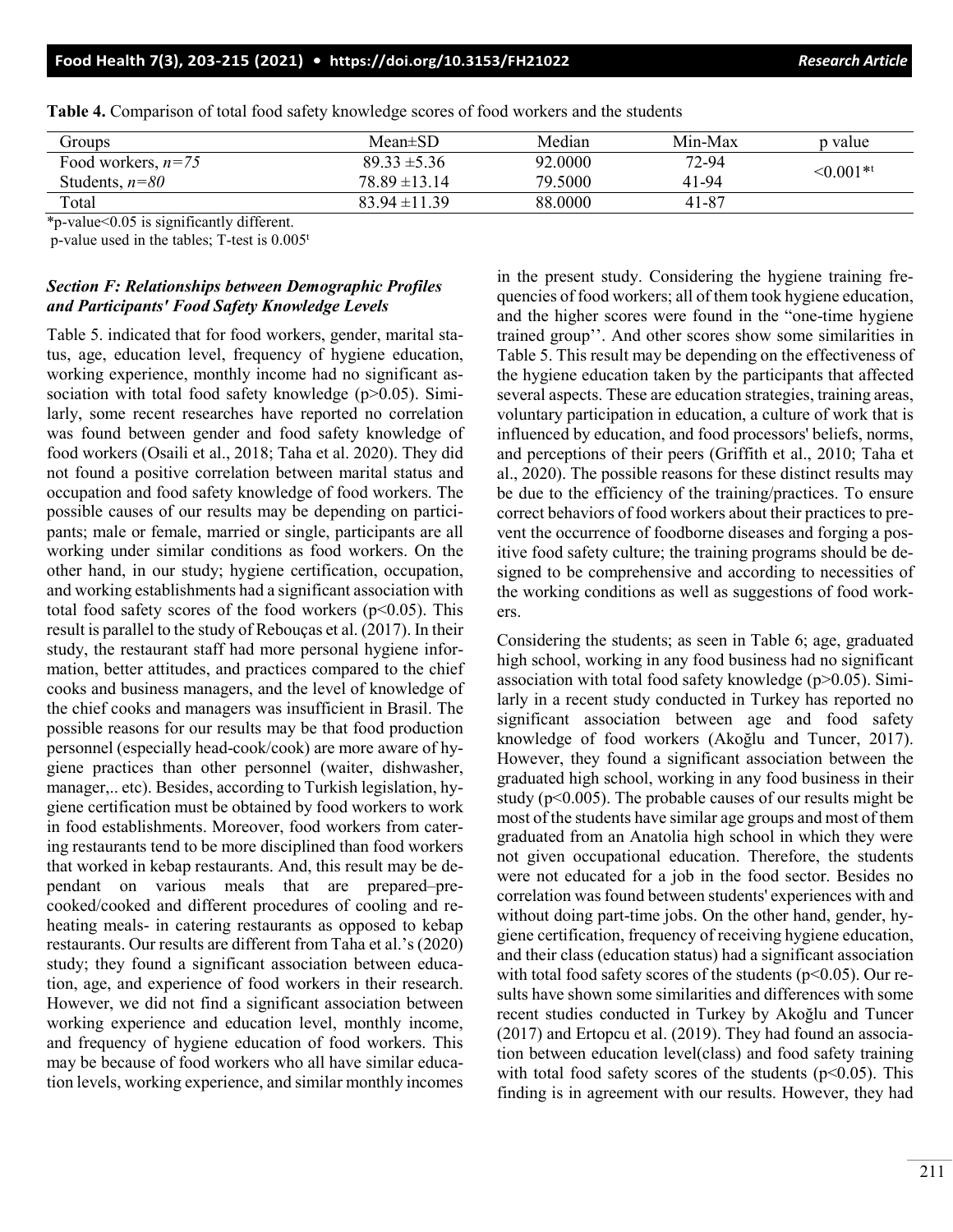# **Food Health 7(3), 203-215 (2021) • <https://doi.org/10.3153/FH21022>** *Research Article*

no association with gender and food safety scores of the students (p>0.05). Besides, Ertopcu et al. (2019) had found an association between gender and total food safety scores of the students (p<0.05). Hygiene trained students have more scores than not trained students about food hygiene and safety in our study. This result is parallel to findings reported recently by Osaili et al. (2018) in Jordan and Taha et al. (2020) in Saudi Arabia. It is well known that hygiene certification and effective hygiene education are mandatory factors to maintain food safety for gastronomy and culinary arts students as well as food workers.

**Table 5.** Comparison of total food safety scores by characteristics of food workers (*n=75*)

| <b>Total Score</b>             |                                   |                |                  |                   |                        |  |
|--------------------------------|-----------------------------------|----------------|------------------|-------------------|------------------------|--|
| Group 1(Food workers)          |                                   | N              | <b>Mean</b> ±Sd  | Median (Min, Max) | p value                |  |
| Gender                         | Female                            | 12             | $86 \pm 8.78$    | 90(72,96)         | $0.284^{\text{MW}}$    |  |
|                                | Male                              | 63             | 89.97±4.24       | 92(80,100)        |                        |  |
| Age                            | $<$ 30 years                      | 19             | $88.0 \pm 5.66$  | 88(72,96)         | 0.348 <sup>A</sup>     |  |
|                                | $30-40$ years                     | 35             | $89.37 \pm 6.21$ | 88(72,100)        |                        |  |
|                                | >40 years                         | 21             | 90.48±2.96       | 92(84,96)         |                        |  |
| <b>Education Level</b>         | Primary School                    | 24             | $87.83 \pm 5.84$ | 88(72,96)         | $0.325$ <sup>KW</sup>  |  |
|                                | Middle School                     | 29             | $90.07 \pm 4.61$ | 88(80,96)         |                        |  |
|                                | High Scool                        | 15             | $88.33 \pm 5.98$ | 92(72,96)         |                        |  |
|                                | University                        | 7              | 91.43±4.86       | 92(84,100)        |                        |  |
| Hygiene Certification          | Yes                               | 68             | $93.71 \pm 3.15$ | 92(92,100)        | $0.013*$ <sub>MW</sub> |  |
|                                | No                                | $\overline{7}$ | 88.88±5.35       | 88(72,100)        |                        |  |
| Frequency of Receiving Hygiene | Once                              | 47             | 89.79±5.77       | 92(72,100)        | $0.642$ <sup>KW</sup>  |  |
| Education                      | 2 or 3 times                      | 21             | 88.57±4.78       | 88(80,100)        |                        |  |
|                                | 4 andovertimes                    | $\overline{7}$ | 88.57±4.28       | 88(84,96)         |                        |  |
| Occupation                     | Chefcook                          | 34             | $90.82 \pm 4.24$ | 92(80,100)        | $0.044**$              |  |
|                                | Waiter                            | 12             | $90.33 \pm 2.67$ | 92(84,92)         |                        |  |
|                                | Assistantcook                     | 16             | $87.5 \pm 4.35$  | 88(80,96)         |                        |  |
|                                | Other (manager, dishwasher, etc.) | 13             | $86.77 \pm 8.85$ | 92(72,96)         |                        |  |
| Working Experience             | $0-6$ years                       | 17             | 87.06±7.28       | 92(72,96)         | $0.154$ <sup>KW</sup>  |  |
|                                | 6-11 years                        | 31             | 89.68±5.04       | 88(80,100)        |                        |  |
|                                | $12-20$ years                     | 18             | 91.11±4.24       | 92(80,100)        |                        |  |
|                                | $>20$ years                       | 9              | 88.89±2.67       | 88(84,92)         |                        |  |
| Monthly Income (Türkish Liras) | 2500-3000                         | 49             | 88.98±5.80       | 92(72,100)        | $0.635$ <sup>KW</sup>  |  |
|                                | 3000-3500                         | 21             | $89.71 \pm 4.66$ | 92(80,96)         |                        |  |
|                                | 3500-4000                         | 5              | 91.20±3.35       | 92(88,96)         |                        |  |
| <b>Marital Status</b>          | Single                            | 13             | $89.54 \pm 4.18$ | 92(80,96)         | $0.994^{\text{MW}}$    |  |
|                                | Married                           | 62             | $89.29 \pm 5.60$ | 92(72,100)        |                        |  |
| <b>Working Establishments</b>  | Catering                          | 55             | 88.51±5.76       | 88(72,100)        | $0.005**$              |  |
|                                | Kebap Restaurant                  | 20             | $91.60 \pm 3.15$ | 92(72,100)        |                        |  |

\*p-value **<0.05** is significantly different

p-value used in the tables; Mann Whitney test result is  $0.284^{\text{MW}}$ , T-test is  $0.005^{\text{t}}$ , for Anova, it is  $0.348^{\text{A}}$  and Kruskal-Wallis is  $0.325^{\text{KW}}$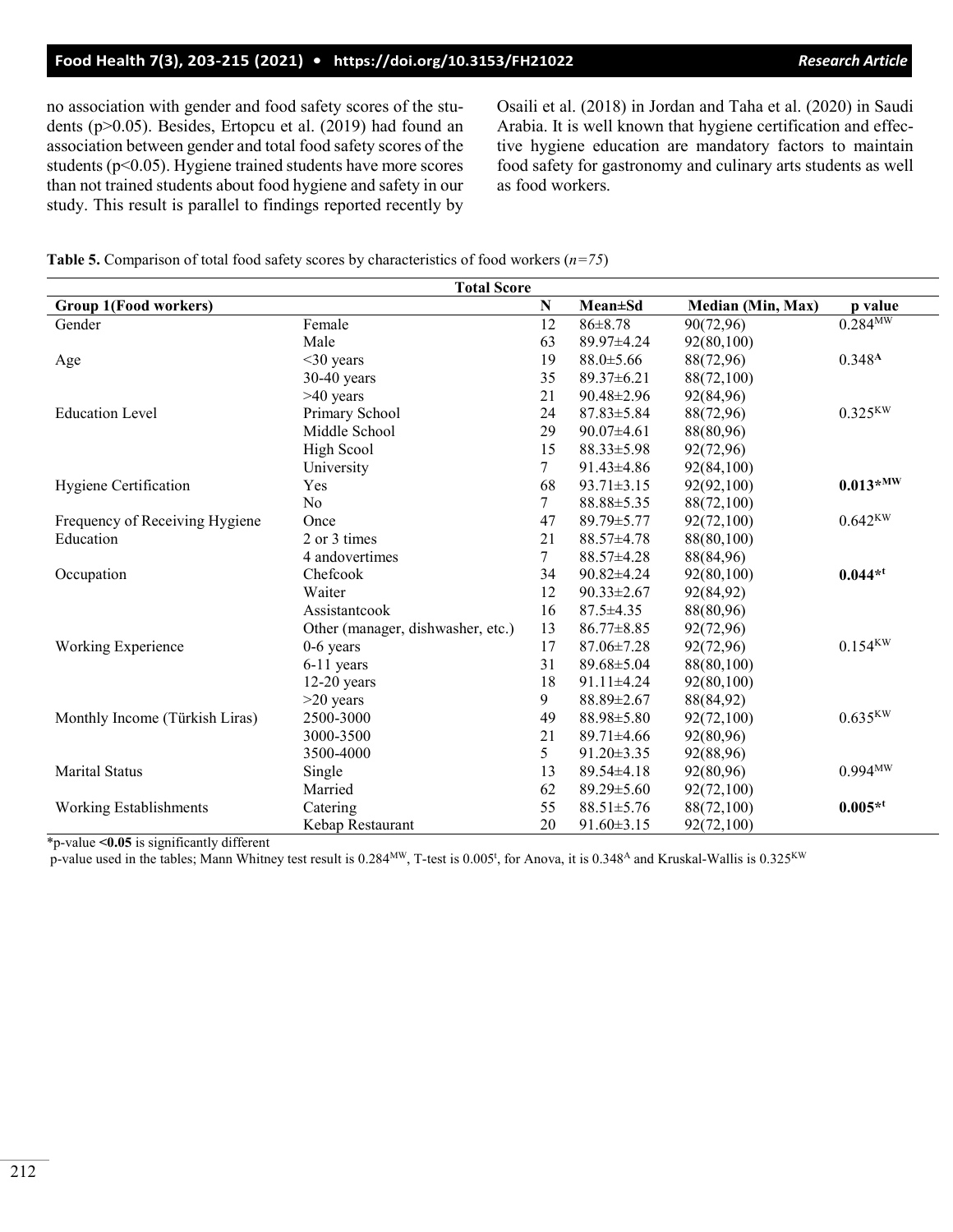# **Food Health 7(3), 203-215 (2021) • <https://doi.org/10.3153/FH21022>***Research Article*

| <b>Total Score</b>                       |                        |    |                   |                          |                           |  |  |
|------------------------------------------|------------------------|----|-------------------|--------------------------|---------------------------|--|--|
| <b>Group 2(Students)</b>                 |                        | N  | $Mean \pm Sd$     | <b>Median (Min, Max)</b> | p value                   |  |  |
| Gender                                   | Female                 | 54 | $77.19 \pm 11.93$ | 76 (48,100)              | $0.026**$                 |  |  |
|                                          | Male                   | 26 | $82.42 \pm 14.98$ | 84.5 (41,100)            |                           |  |  |
| Age                                      | 18                     | 11 | $74.10 \pm 7.67$  | 71 (63,88)               |                           |  |  |
|                                          | 19                     | 19 | $77.84 \pm 15.91$ | 80 (18,100)              | $0.338$ <sup>KW</sup>     |  |  |
|                                          | $\geq$ 20              | 50 | $80.34 \pm 13.14$ | 79.5 (41,100)            |                           |  |  |
| Graduated High School                    | Occupation high school | 21 | $78.52 \pm 14.66$ | 80 (41,99)               |                           |  |  |
|                                          | Anadolu high school    | 42 | $80.02 \pm 12.54$ | 79 (51,100)              |                           |  |  |
|                                          | Basic-Open highs chool | 6  | $74.67 \pm 9.60$  | 71.50 (66,91)            |                           |  |  |
|                                          | Religious high school  | 11 | $77.55 \pm 14.99$ | 78 (48,99)               | $0.792$ <sup>KW</sup>     |  |  |
| Hygiene Certification                    | <b>Yes</b>             | 14 | $87.07 \pm 9.45$  | 87.50 (71,100)           |                           |  |  |
|                                          | N <sub>0</sub>         | 66 | $77.15 \pm 13.20$ | 77 (41,100)              | $0.008*^{MW}$             |  |  |
| Frequency of Receiving Hygiene Education | $\theta$               | 51 | $74.33 \pm 12.73$ | $75(41-100)$             |                           |  |  |
|                                          | Once                   | 15 | $87.80 \pm 8.95$  | 88 (64,99)               | $< 0.001$ * <sup>KW</sup> |  |  |
|                                          | 2 or 3 times           | 14 | $85.93 \pm 10.64$ | 86 (70,100)              |                           |  |  |
| Working in any Food Business             | Yes                    | 32 | $80.47 \pm 14.90$ | 82 (41,100)              |                           |  |  |
|                                          | No                     | 48 | $77.83 \pm 11.87$ | 79 (48,99)               | $0.293^t$                 |  |  |
| <b>Education Status</b>                  | Class                  | 44 | $70.68 \pm 9.77$  | 71 (41,88)               |                           |  |  |
|                                          | Class<br>2.            | 36 | $88.92 \pm 9.17$  | 90 (58,100)              | $\leq 0.001**$            |  |  |

**Table 6.** Comparison of total food safety scores by characteristics of the students( $n=80$ )

\*p-value **<0.05** is significantly different

p-value used in the tables; Mann Whitney test result is  $0.284^{MW}$ , T-test is  $0.005^t$ , for Anova it is  $0.348^A$  and Kruskal-Wallis is  $0.325^{KW}$ 

# **Conclusions**

In this study, we compared knowledge levels in safe food production and hygiene practices between gastronomy and culinary arts students and food workers. Our results indicated that students had less information in some important food safety practices such as time/temperature control, storage/holding temperatures of the meals, cooling, freezing, and thawing methods of the food, important foodborne pathogens, preventive methods for cross-contamination, and the importance of handwashing than food workers. However, the food workers had less knowledge in some aspects including time and temperature control, holding/storage temperature of the meals especially cross-contamination. Besides, two groups highly cared about the importance of personal hygiene applications in the food production line. Food workers' safe food knowledge and practices can be crucial in public health and the economic standing of businesses in the catering industry. Also, the students will be food production workers or managers/chefs in the future. Their food safety knowledge level and practices also will affect either positively or negatively on the economy and public health Therefore, hygiene education and practices and HACCP education should be given to both groups, routinely. The most proactive method for guaranteeing safe food production in the future may be an effective HACCP and ISO 22000 Quality Management Systems implementation in food establishments and especially the catering sector.

#### **Compliance with Ethical Standard**

**Conflict of interests:** The author declares that for this article they have no actual, potential or perceived conflict of interests.

**Ethics committee approval:** This study was approved by the Scientific Research, and Publication Ethics Committee of Osmaniye Korkut Ata University was received on 11.05.2020 with the document number 2020 /18 /3.

**Funding disclosure:** -

**Acknowledgments:** The author is thankful for the catering kitchens and kebab restaurants staffs and gastronomy and culinary arts students who participated in this research.

#### **Disclosure:** -

### **References**

**Akoğlu, A., Tuncer, T. (2017).** The level of food safety knowledge of gastronomy and culınary arts students in Turkey. *International Journal of Agriculture, Environment and Bioresearch*, 2(6), 2456-8643.

**Al-Kandari, D., Al-abdeen, J., Sidhu, J. (2019).** Food safety knowledge attitudes, and practices of food handlers in restaurants in Kuwait. *Food Control*, 103, 103-110. <https://doi.org/10.1016/j.foodcont.2019.03.040>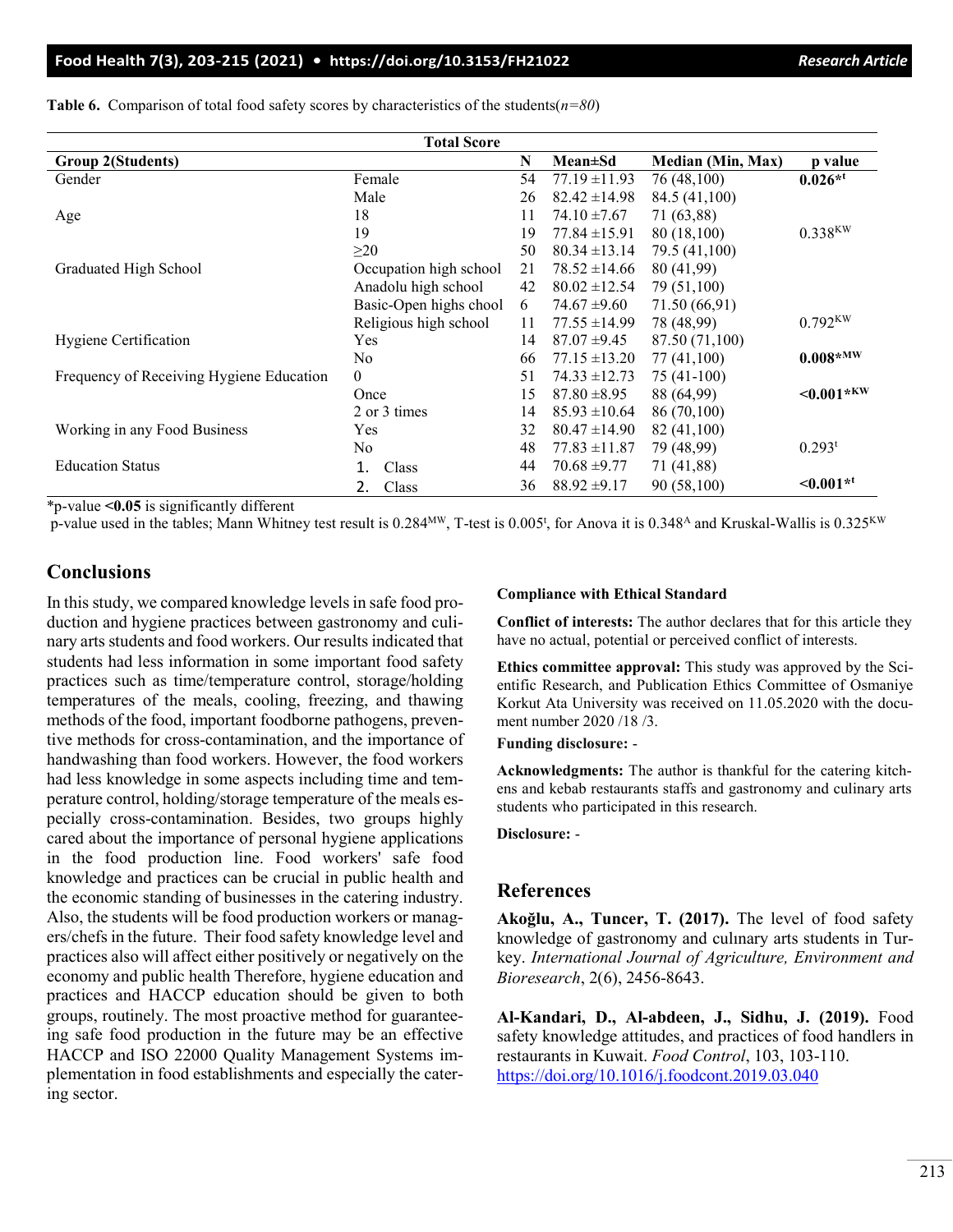**Alqurashi**, **N. A., Priyadarshini, A., Jaiswal, A. K. (2019).** Evaluating food safety knowledge, and practices among foodservice staff in Al Madinah hospitals, Saudi Arabia. *Safety*, 5(1), 9. <https://doi.org/10.3390/safety5010009>

**Al-Shabib, N.A., Mosilhey, S.H., Husain, F.M. (2016).** Cross-sectional study on food safety knowledge, attitude, and practices of male food handlers employed in restaurants of King Saud University, Saudi Arabia. *Food Control*, 59, 212- 217.

https:/[/doi.org/10.1016/j.foodcont.2015.05.002](https://doi.org/10.1016/j.foodcont.2015.05.002)

**Anonymous (2013).** Hygiene Education Regulation: Official Gazette, Number: 28698, History; July 5, Ankara.

**Baş, M., Ersun, A.Ş., Kıvanç, G. (2006).** The evaluation of food hygiene knowledge, attitudes, and practices of food handlers' in food businesses in Turkey. *Food Control*, 17(4), 317- 322.

<https://doi.org/10.1016/j.foodcont.2004.11.006>

**Clayton, D.A., Griffith, C.J., Price, P., Peters, A.C. (2002).** Food handlers' beliefs and self-reported practices. *International Journal of Environmental Health Research*, 12, 25-39. (Ed.), (Rev. 4 ed.). <https://doi.org/10.1080/09603120120110031>

**Çakıroğlu, F.P., Uçar, A. (2008).** Employees' perception of hygiene in the catering industry in Ankara (Turkey). *Food Control*, 19(1), 9-15. <https://doi.org/10.1016/j.foodcont.2007.01.001>

**Da Cunha, D.T., Stedefeldt, E., de Rosso, V.V. (2014).** The role of theoretical food safety training on Brazilian food handlers' knowledge, attitude and practice. *Food Control*, 43, 167-174.

<https://doi.org/10.1016/j.foodcont.2014.03.012>

**Darko, S., Mills-Robertson, F.C., Wireko-Manu, F.D. (2015).** Evaluation of some hotel kitchen staff on their knowledge on food safety and kitchen hygiene in the Kumasi Metropolis. *International Food Research Journal*, 22(6), 2664-2669.

**Draeger, C.L., Akutsu, R.D.C.C.D.A., Zandonadi, R.P., Da Silva, I.C.R., Botelho, R.B.A., Araújo, W.M.C. (2019).** Brazilian foodborne disease national survey: Evaluating the landscape after 11 years of implementation to advance research, policy, and practice in public. *Nutrients*, 11(1), 40. <https://doi.org/10.3390/nu11010040>

**EC (2004).** Regulation (EC) No.852/2004 of the European Parliament and of the Council of 29 April 2004 on the hygiene of foodstuffs. *Official Journal of the European Union*, L226/3, 25 June.

**EFSA and ECDC (2015).** The European Union summary report on trends and sources of zoonoses, zoonotic agents, and food-borne outbreaks in 2013, European Food Safety Authority and European Centre for Disease Prevention and Control. *EFSA Journal*, 13(1), 1-162. <https://doi.org/10.2903/j.efsa.2015.3991>

**Ertopcu, İ., Avcıkurt, A., Çetinkaya, T. (2019).** Aşçılık programı öğrencilerinin hijyen bilgi düzeyleri üzerine bir araştırma (A research on the hygiene knowledge levels of culinary program students). *Journal of Tourism and Gastronomy Studies*, 2187, 2203. <https://doi.org/10.21325/jotags.2019.467>

**Giritlioglu, I., Batman, O., Tetik, N. (2011).** The knowledge and practice of food safety and hygiene of cookery students in Turkey. *Food Control*, 22(6), 838-842. <https://doi.org/10.1016/j.foodcont.2010.09.016>

**Gomes-Neves, E., Antunes, P., Manageiro, V., Gärtner, F., Caniça, M., da Costa, J.M.C., Peixe, L. (2014).** Clinically relevant multidrug-resistant *Salmonella enterica* in swine and meat handlers at the abattoir. *Veterinary Microbiology*, 168(1), 229-233. <https://doi.org/10.1016/j.vetmic.2013.10.017>

**Gong, S., Wang, X., Yang, Y., Bai, L. (2016).** Knowledge of food safety, and handling in households: A survey of food handlers in Mainland China. *Food Control*, 64, 45-53. <https://doi.org/10.1016/j.foodcont.2015.12.006>

**Griffith, C.J., Livesey**, **K.M., Clayton, D. (2010).** The assessment of food safety culture. *British Food Journal*, 112(4), 439-456.

<https://doi.org/10.1108/00070701011034448>

**Güven, E. (2010).** *A study on the determination of nutrition habits and food safety knowledge of individuals from different education and income levels living in Yalova province.*  Tekirdağ, Turkey: Namık Kemal University, Institute of Science, MSc. thesis. Accessed from higher education institution national thesis center database (283196).

**Lund, B.M.** (**2015).** Microbiological food safety for vulnerable people. *International Journal of Environmental Research and Public Health*, 12(8), 10117-10132.